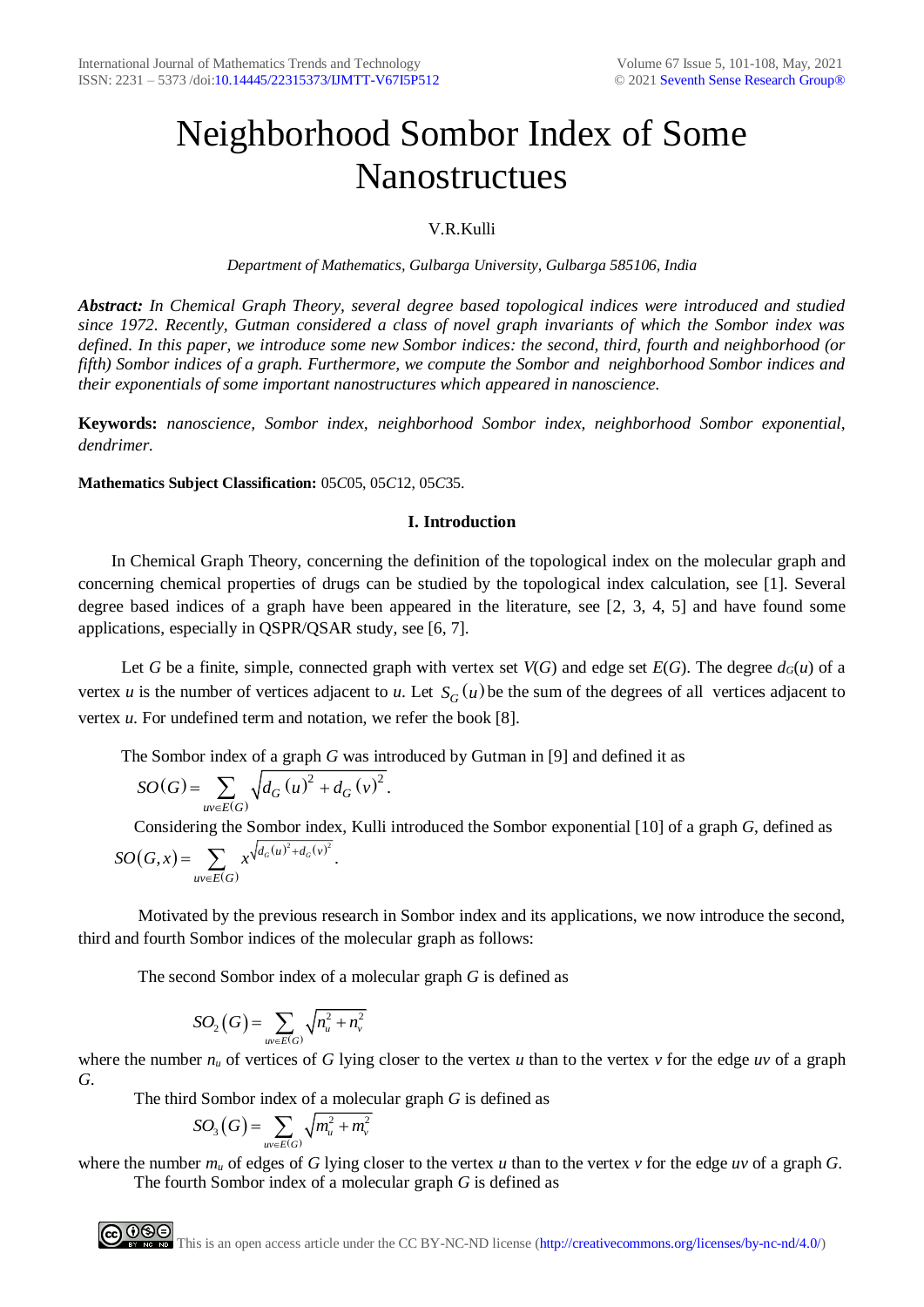$$
SO_4(G) = \sum_{uv \in E(G)} \sqrt{\varepsilon(u)^2 + \varepsilon(v)^2}
$$

where the number  $\varepsilon(u)$  is the eccentricity of vertex *u*.

The neighborhood Sombor index of a molecular graph *G* is defined as

$$
NSO(G) = \sum_{uv \in E(G)} \sqrt{S_G(u)^2 + S_G(v)^2}.
$$

 Considering the neighborhood Sombor index, we introduce the neighborhood Sombor exponential of a graph *G* and defined it as

$$
NSO(G, x) = \sum_{uv \in E(G)} x^{\sqrt{S_G(u)^2 + S_G(v)^2}}.
$$

Recently some Sombor and Sombor type indices were studied, for example, in [11, 12, 13, 14, 15, 16, 17, 18, 19, 20, 21, 22, 23, 24] and some neighborhood indices were studied, for example, in [25, 26, 27, 28, 29, 30, 31, 32].

In this paper, we compute the Sombor index, Sombor exponential, neighborhood Sombor index, neighborhood Sombor exponential of some important nanostructures such as dominating oxide networks, regular triangulate oxide networks, H-Naphtalenic nanotubes and nanocones.

## **II. RESULTS FOR DOMINATING OXIDE NETWORKS** *DOX***(***n***)**

In this section, we consider the graph of a dominating oxide network *DOX*(*n*), see Figure 1.



Let *G* be the graph of *DOX(n)*. By calculation, we obtain that *G* has  $54n^2 - 54n + 18$  edges. Also by calculation, there are two types of edges in *G* based on the degrees of end vertices of each edge as follows:

| $E_1 = \{uv \in E(G) \mid d_G(u) = 2, d_G(v) = 4\},\$ | $ E_1  = 24n - 12.$         |
|-------------------------------------------------------|-----------------------------|
| $E_2 = \{uv \in E(G) \mid d_G(u) = d_G(v) = 4\},\$    | $ E_2  = 54n^2 - 78n + 30.$ |

The partition of the edges with respect to their sum degree of end vertices of dominating oxide networks is given in Table 1.

| $(S_u, S_v)$                                                                          | (8, 12) | (8, 14)  | $(12, 12)$ $(12, 14)$ $(14, 16)$ |  |  | (16, 16)                          |
|---------------------------------------------------------------------------------------|---------|----------|----------------------------------|--|--|-----------------------------------|
| Number of edges                                                                       | 12n     | $12n-12$ |                                  |  |  | $12n-12$ $24n-24$ $54n^2-114n+60$ |
| Table 1 $\Gamma$ dge portition of $DQV(n)$ bosed on $S_{\sigma}(n)$ , $S_{\sigma}(n)$ |         |          |                                  |  |  |                                   |

**Table 1 . Edge partition of**  $DOX(n)$  **based on**  $S_G(u)$ **,**  $S_G(v)$ 

In the following theorem, we compute the Sombor index and its exponential of *DOX*(*n*).

**Theorem 1.** Let *DOX*(*n*) be the family of dominating oxide networks. Then (i)  $SO(DOX(n)) = 216\sqrt{2}n^2 + (48\sqrt{5} - 312\sqrt{2})n - 24\sqrt{5} + 120\sqrt{2}$ .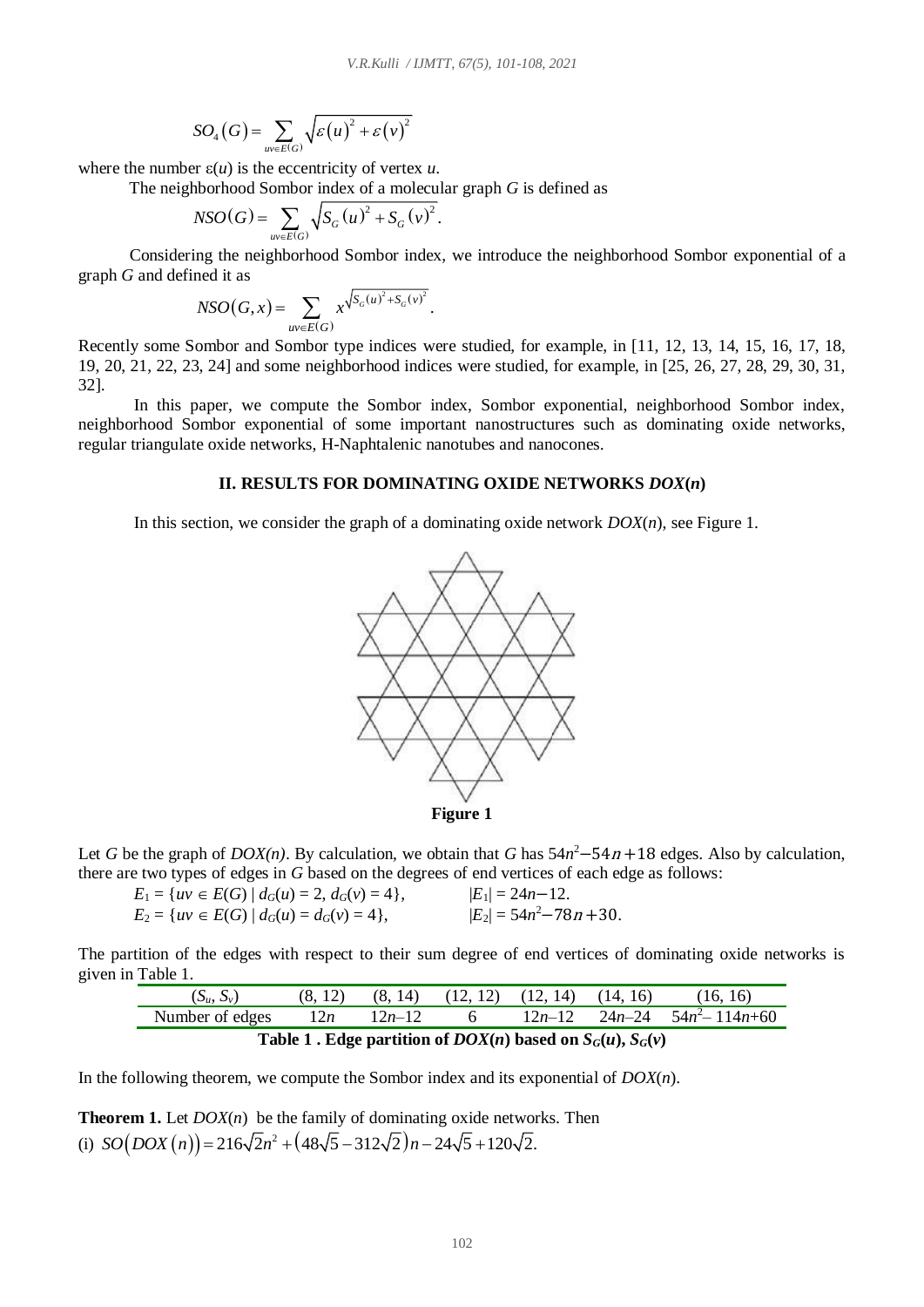(ii) 
$$
SO(DOX(n),x) = (24n-12)x^{2\sqrt{5}} + (54n^2 - 78n + 30)x^{4\sqrt{2}}
$$
.

**Proof:** Let *G* be the molecular graph of *DOX*(*n*). By using the definitions and cardinalities of the edge partition of *DOX(n),* we deduce

(i) 
$$
SO(DOX(n)) = \sum_{uv \in E(G)} \sqrt{d_G(u)^2 + d_G(v)^2}
$$

$$
= (2^2 + 4^2)^{\frac{1}{2}} (24n - 12) + (4^2 + 4^2)^{\frac{1}{2}} (54n^2 - 78n + 30).
$$
After simplification, we get the desired result.

After simplification, we get the desired result.

(ii) 
$$
SO(DOX(n), x) = \sum_{uv \in E(G)} x^{\sqrt{d_G(u)^2 + d_G(v)^2}}
$$

$$
= (24n - 12)x^{(2^2 + 4^2)^{\frac{1}{2}}} + (54n^2 - 78n + 30)x^{(4^2 + 4^2)^{\frac{1}{2}}}.
$$

After simplification, we obtain the desired result.

 In the following theorem, we compute the neighborhood Sombor index and its exponential of *DOX*(*n*).

**Theorem 2.** Let *DOX(n)* be the family of dominating oxide networks. Then  
\n(i) 
$$
NSO(DOX(n)) = 864\sqrt{2n^2 + (48\sqrt{13} + 24\sqrt{65} + 24\sqrt{85} + 48\sqrt{113} - 1824\sqrt{2})n
$$
  
\n $-24\sqrt{65} + 24\sqrt{18} - 24\sqrt{85} - 48\sqrt{113} + 960\sqrt{2}.$   
\n(ii)  $NSO(DOX(n), x) = 12nx^{4\sqrt{13}} + (12n - 12)x^{2\sqrt{65}} + 6x^{4\sqrt{18}} + (12n - 12)x^{2\sqrt{85}}$   
\n $+ (24n - 24)x^{2\sqrt{113}} + (54n^2 - 114n + 60)x^{16\sqrt{2}}.$ 

**Proof:** Let *G* be the molecular graph of *DOX(n)*. By using the definitions and Table 1, we deduce  
\n(i) 
$$
NSO(DOX(n)) = \sum_{u \in E(G)} \sqrt{S_G(u)^2 + S_G(v)^2}
$$
\n
$$
= (8^2 + 12^2)^{\frac{1}{2}} 12n + (8^2 + 14^2)^{\frac{1}{2}} (12n - 12) + (12^2 + 12^2)^{\frac{1}{2}} 6 + (12^2 + 14^2)^{\frac{1}{2}} (12n - 12)
$$
\n
$$
+ (14^2 + 16^2)^{\frac{1}{2}} (24n - 24) + (16^2 + 16^2)^{\frac{1}{2}} (54n^2 - 114n + 60).
$$
\nAfter similar differentiation, we get the desired result.

After simplification, we get the desired result.

(ii) 
$$
NSO(DOX(n), x) = \sum_{uv \in E(G)} x^{\sqrt{S_G(u)^2 + S_G(v)^2}}
$$

$$
= 12nx^{(8^2 + 12^2)^{\frac{1}{2}}} + (12n - 12)x^{(8^2 + 14^2)^{\frac{1}{2}}} + 6x^{(12^2 + 12^2)^{\frac{1}{2}}} + (12n - 12)x^{(12^2 + 14^2)^{\frac{1}{2}}}
$$

$$
+ (24n - 24)x^{(14^2 + 16^2)^{\frac{1}{2}}} + (54n - 114n + 60)x^{(16^2 + 16^2)^{\frac{1}{2}}}.
$$

After simplification, we obtain the desired result.

# **III. RESULTS FOR REGULAR TRIANGULATE OXIDE NETWORKS** *RTOX***(***n***)**

 In this section, we consider a family of regular triangulate oxide networks which is denoted by *RTOX*(*n*),  $n \ge 3$ . The graph of RTOX(5) is shown in Figure 2.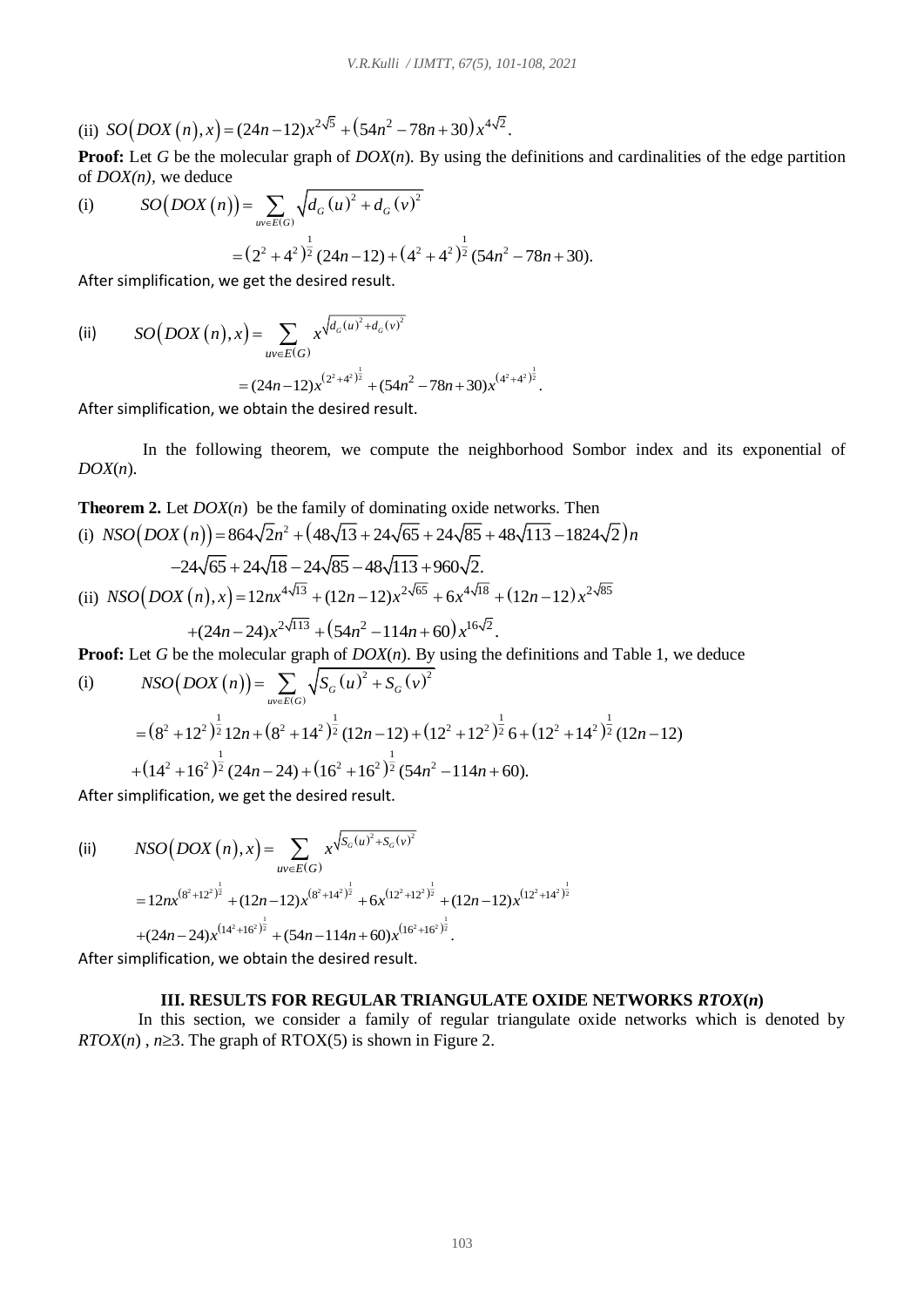

Let *G* be the graph of *RTOX(n)*. By calculation, we obtain that *G* has  $3n^2+6n$  edges. Also by calculation, there are three types of edges in *G* based on the degrees of end vertices of each edge as follows:

| $E_1 = \{uv \in E(G) \mid d_G(u) = d_G(v) = 2\},\$    | $ E_1 =2.$           |
|-------------------------------------------------------|----------------------|
| $E_2 = \{uv \in E(G) \mid d_G(u) = 2, d_G(v) = 4\},\$ | $ E_2  = 6n$ .       |
| $E_3 = \{uv \in E(G) \mid d_G(u) = d_G(v) = 4\},\$    | $ E_4  = 3n^2 - 2$ . |

The partition of the edges with respect to their sum degree of end vertices of regular triangulate oxide networks is given in Table 2.

| $(S_u, S_v)$                                                           |  |  |  |        |  |  | $(6,6)$ $(6,12)$ $(8,12)$ $(8,14)$ $(12,12)$ $(12,14)$ $(14,14)$ $(14,16)$ | (16, 16)              |
|------------------------------------------------------------------------|--|--|--|--------|--|--|----------------------------------------------------------------------------|-----------------------|
| Number of edges                                                        |  |  |  | $6n-8$ |  |  | $6n-9$                                                                     | $6n-12$ $3n^2-12n+12$ |
| Table 2. Edge partition of <i>RTOX(n)</i> based on $S_G(u)$ , $S_G(v)$ |  |  |  |        |  |  |                                                                            |                       |

In the following theorem, we compute the Sombor index and its exponential of *RTOX*(*n*).

**Theorem 3.** Let *RTOX*(*n*) be the family of regular triangulate oxide networks. Then

(i) 
$$
SO(RTOX(n)) = 12\sqrt{2n^2 + 12\sqrt{5n - 4\sqrt{2}}
$$
.

(ii) 
$$
SO(RTOX(n),x) = 2x^{2\sqrt{2}} + 6nx^{2\sqrt{5}} + (3n^2 - 2)x^{4\sqrt{2}}
$$
.

**Proof:** Let *G* be the molecular graph of *RTOX*(*n*). By using the definitions and cardinalities of the edge partition of *RTOX(n),* we deduce

of *RTOX(n)*, we deduce  
\n(i) 
$$
SO(RTOX(n)) = \sum_{uv \in E(G)} \sqrt{d_G(u)^2 + d_G(v)^2}
$$
\n
$$
= (2^2 + 2^2)^{\frac{1}{2}} 2 + (2^2 + 4^2)^{\frac{1}{2}} 6n + (4^2 + 4^2)^{\frac{1}{2}} (3n^2 - 2).
$$

After simplification, we get the desired result.

(ii) 
$$
SO(RTOX(n),x) = \sum_{uv \in E(G)} x^{\sqrt{d_G(u)^2 + d_G(v)^2}} = 2x^{(2^2+2^2)^{\frac{1}{2}}} + 6nx^{(2^2+4^2)^{\frac{1}{2}}} + (3n^2-2)x^{(4^2+4^2)^{\frac{1}{2}}}.
$$

After simplification, we obtain the desired result.

 In the following theorem, we compute the neighborhood Sombor index and its exponential of *RTOX*(*n*).

**Theorem 4.** Let *RTOX*(*n*) be the family of regular triangulate oxide networks. Then (i)  $NSO(RTOX(n)) = 48\sqrt{2}n^2 + (12\sqrt{65} + 12\sqrt{98} + 12\sqrt{113} - 192\sqrt{2})n$ 

(i) 
$$
NSO(K1OA(n)) = 48\sqrt{2}n + (12\sqrt{63} + 12\sqrt{98} + 12\sqrt{115} - 192\sqrt{2})n
$$
  
+204 $\sqrt{2}$  + 24 $\sqrt{5}$  + 16 $\sqrt{13}$  - 16 $\sqrt{65}$  + 4 $\sqrt{18}$  + 12 $\sqrt{85}$  - 18 $\sqrt{98}$  - 24 $\sqrt{113}$ .  
(ii)  $NSO(RTOX(n), x) = 2x^{6\sqrt{2}} + 4x^{6\sqrt{5}} + 4x^{4\sqrt{13}} + (6n - 8)x^{2\sqrt{65}} + x^{4\sqrt{18}} + 6x^{2\sqrt{85}}$   
+ (6n-9) $x^{2\sqrt{98}}$  + (6n-12) $x^{2\sqrt{113}}$  + (3n<sup>2</sup> - 12n + 12) $x^{16\sqrt{2}}$ .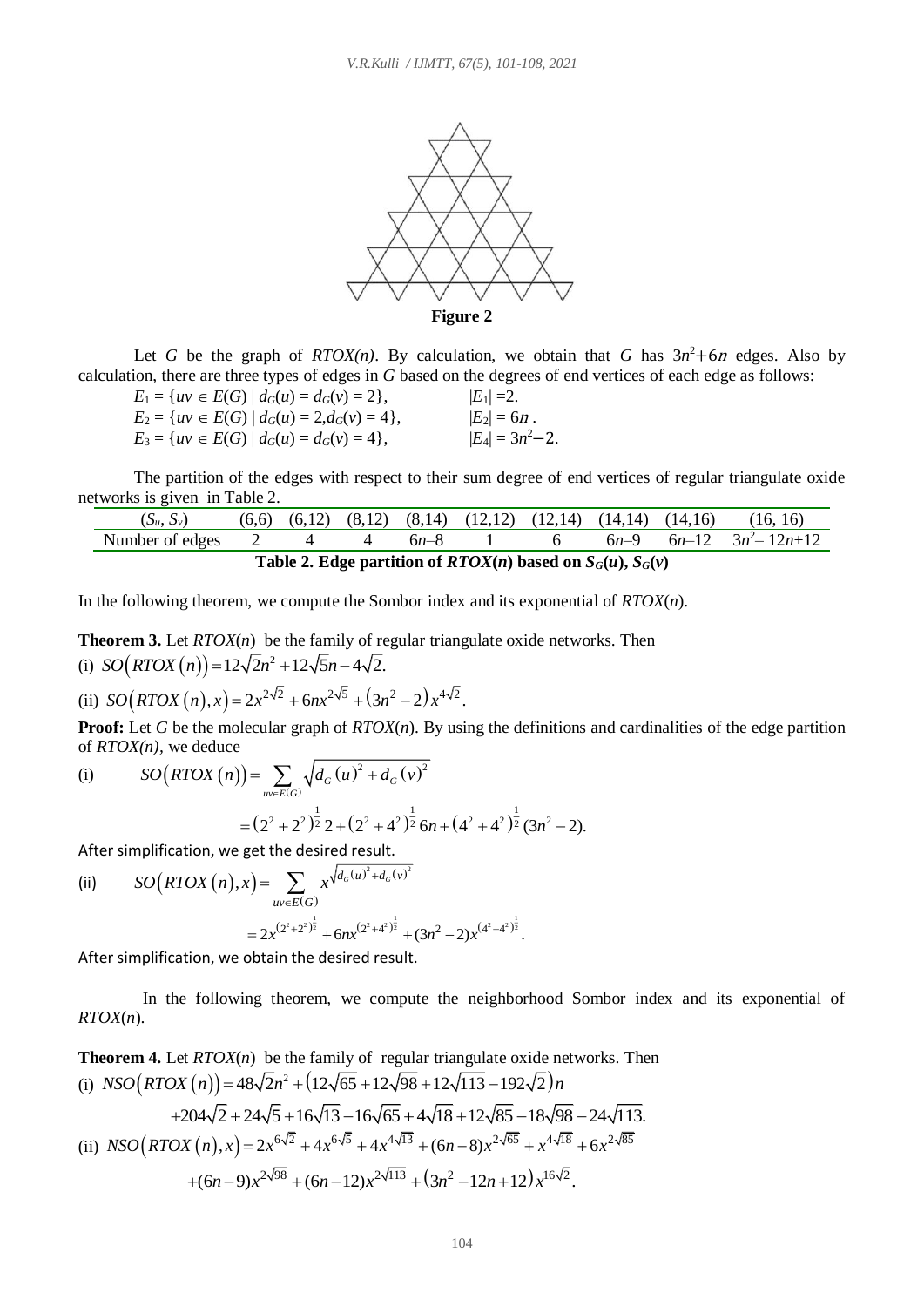**Proof:** Let *G* be the molecular graph of *RTOX*(*n*). By using the definitions and Table 2, we deduce (i)  $NSO(RTOX(n)) = \sum_{n=1}^{\infty} \sqrt{S_G(u)^2 + S_G(v)^2}$  $\sqrt{PT\alpha V}$   $\left(\sqrt{V}\right)$ 

(i) 
$$
NSO(RTOX(n)) = \sum_{w \in E(G)} \sqrt{S_G(u)^2 + S_G(v)^2}
$$
  
=  $(6^2 + 6^2)^{\frac{1}{2}} 2 + (6^2 + 12^2)^{\frac{1}{2}} 4 + (8^2 + 12^2)^{\frac{1}{2}} 4 + (8^2 + 14^2)^{\frac{1}{2}} (6n - 8) + (12^2 + 12^2)^{\frac{1}{2}} + (12^2 + 14^2)^{\frac{1}{2}} 6$   
+  $(14^2 + 14^2)^{\frac{1}{2}} (6n - 9) + (14^2 + 16^2)^{\frac{1}{2}} (6n - 12) + (16^2 + 16^2)^{\frac{1}{2}} (3n^2 - 12n + 12).$   
After simplification, we get the desired result.

(ii) 
$$
NSO(RTOX(n), x) = \sum_{uv \in E(G)} x^{\sqrt{S_G(u)^2 + S_G(v)^2}}
$$
  
=  $2x^{(6^2+6^2)^{\frac{1}{2}}} + 4x^{(6^2+12^2)^{\frac{1}{2}}} + 4x^{(8^2+12^2)^{\frac{1}{2}}} + (6n-8)x^{(8^2+14^2)^{\frac{1}{2}}} + x^{(12^2+12^2)^{\frac{1}{2}}} + 6x^{(12^2+14^2)^{\frac{1}{2}}} + (6n-9)x^{(14^2+14^2)^{\frac{1}{2}}} + (6n-12)x^{(14^2+16^2)^{\frac{1}{2}}} + (3n^2-12n-12)x^{(16^2+16^2)^{\frac{1}{2}}}.$ 

After simplification, we obtain the desired result.

# **IV. Results for H-Naphtalenic Nanotubes**

In this section we consider a family of *H-*Naphtalenic nanotubes. This nanotube is a trivalent decoration having a sequence of  $C_6$ ,  $C_6$ ,  $C_4$ ,  $C_6$ ,  $C_6$ ,  $C_4$ ,  $\ldots$  in the first row and a sequence of  $C_6$ ,  $C_8$ ,  $C_6$ ,  $C_8$ ,  $\ldots$  in other row. This nanotube is denoted by *NHPX*[*m, n*], where *m* is the number of pair of hexagons in first row and *n* is the number of alternative hexagons in a column as shown in Figure 3.



Let *G* be a graph of a nanotube *NHPX* [*m, n*]. By calculation, *G* has 10*mn* vertices and 15*mn* – 2*m* edges. We obtain that *G* has two types of edges based on the degrees of end vertices of each edge as follows:

$$
E_1 = \{uv \in E(G) \mid d_G(u) = 2, d_G(v) = 3\},
$$
  
\n
$$
E_2 = \{uv \in E(G) \mid d_G(u) = d_G(v) = 3\},
$$
  
\n
$$
|E_1| = 8m.
$$
  
\n
$$
|E_2| = 15mn - 10m.
$$

The partition of the edges with respect to their sum degree of end vertices of *H-*Naphtalenic nanotubes is given in Table 3.

| $\omega_u$ , $\omega_v$ | $\overline{\phantom{0}}$<br>v. | ັ<br>v. | $\Omega$<br>R<br>v. |    | v.               |                             |
|-------------------------|--------------------------------|---------|---------------------|----|------------------|-----------------------------|
| Number of edges         | 4m                             | 4m      | 2m                  | zт | 4m               | $\sim$ $mn$<br>$1 \delta n$ |
| .                       | $\sim$ $\sim$ $\sim$           | .       | 0.37777777          |    | $\sim$<br>$\sim$ |                             |

**Table 3. Edge partition of** *NHPX***[***m***,** *n***] based on**  $S_G(u)$ **,**  $S_G(v)$ 

In the following theorem, we compute the Sombor index and its exponential of *NHPX*[*m, n*].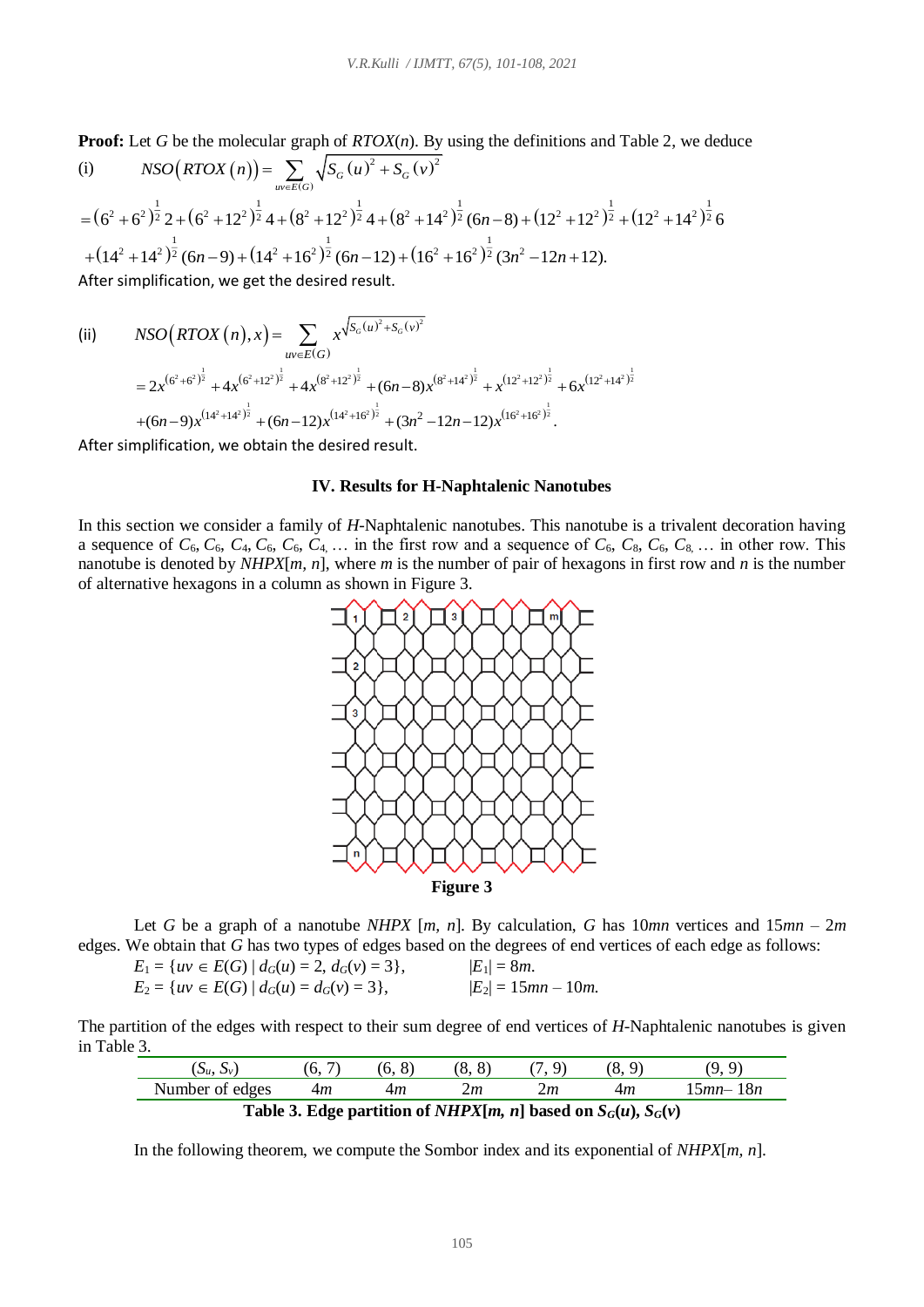**Theorem 5.** Let *NHPX*[*m, n*] be the family of *H-*Naphtalenic nanotubes Then

(i) 
$$
SO(NHPX[m, n]) = 45\sqrt{2}mn + (8\sqrt{13} - 30\sqrt{2})m
$$
.  
\n(ii)  $SO(NHPX[m, n], x) = 8mx^{\sqrt{13}} + (15mn - 10m)x^{3\sqrt{2}}$ .

**Proof:** Let *G* be the molecular graph of *NHPX*[*m*, *n*]. By using the definitions and cardinalities of the edge

partition of *NHPX[m, n]*, we deduce  
\n(i) 
$$
SO(NHPX[m, n]) = \sum_{uv \in E(G)} \sqrt{d_G(u)^2 + d_G(v)^2}
$$
\n
$$
= (2^2 + 3^2)^{\frac{1}{2}} 8m + (3^2 + 3^2)^{\frac{1}{2}} (15mn - 10m)
$$

After simplification, we get the desired result.

(ii) 
$$
SO(NHPX[m, n], x) = \sum_{uv \in E(G)} x^{\sqrt{d_G(u)^2 + d_G(v)^2}}
$$

$$
= 8mx^{(2^2+3^2)^{\frac{1}{2}}} + (15mn - 10m)x^{(3^2+3^2)^{\frac{1}{2}}}.
$$

After simplification, we obtain the desired result.

 In the following theorem, we compute the neighborhood Sombor index and its exponential of *NHPX*[*m, n*] .

**Theorem 6 .** Let *NHPX*[*m, n*] be the family of *H-*Naphtalenic nanotubes. Then (i)  $NSO(NHPX[m, n]) = 135\sqrt{2}mn + (4\sqrt{85} + 40 + 2\sqrt{130} + 4\sqrt{145} - 146\sqrt{2})m$ . (ii)  $NSO(NHPX[m, n], x) = 4mx^{\sqrt{85}} + 4mx^{10} + 2mx^{8\sqrt{2}} + 2mx^{\sqrt{130}} + 4mx^{\sqrt{145}} + (15mn - 18m)x^{9\sqrt{2}}$ . **Proof:** Let *G* be the molecular graph of *NHPX*[*m*, *n*]. By using the definitions and Table 3, we deduce (i)  $(NHPX[m, n]) = \sum_{uv \in E(G)} \sqrt{S_G(u)^2 + S_G(v)}$  $\frac{[m, n] \cdot \mathbf{D} \mathbf{y}}{2 + \mathbf{S} \cdot \left(\mathbf{v}\right)^2}$ et *G* be the molecular graph of *NHPX*[*m*, *n*]. B<br>*NSO*  $(NHPX[m, n]) = \sum_{uv \in E(G)} \sqrt{S_G(u)^2 + S_G(v)}$ 

$$
= (62 + 72)\frac{1}{2} 4m + (62 + 82)\frac{1}{2} 4m + (82 + 82)\frac{1}{2} 2m + (72 + 92)\frac{1}{2} 2m + (82 + 92)\frac{1}{2} 4m + (92 + 92)\frac{1}{2} (15mn - 18m).
$$

After simplification, we get the desired result.

(ii) 
$$
NSO(NHPX[m, n], x) = \sum_{uv \in E(G)} x^{\sqrt{S_G(u)^2 + S_G(v)^2}}
$$
  
=  $4mx^{(6^2+7^2)^{\frac{1}{2}}} + 4mx^{(6^2+8^2)^{\frac{1}{2}}} + 2mx^{(8^2+8^2)^{\frac{1}{2}}} + 2mx^{(7^2+9^2)^{\frac{1}{2}}} + 4mx^{(8^2+9^2)^{\frac{1}{2}}} + (15mn - 18)x^{(9^2+9^2)^{\frac{1}{2}}}.$ 

After simplification, we obtain the desired result.

### **V. RESULTS FOR NANOCONES** *Cn***[***k***]**

In this section, we consider nanocones  $C_n[k]$ . The molecular structure of  $C_2[4]$  is shown in Figure 4.



 **Figure 4**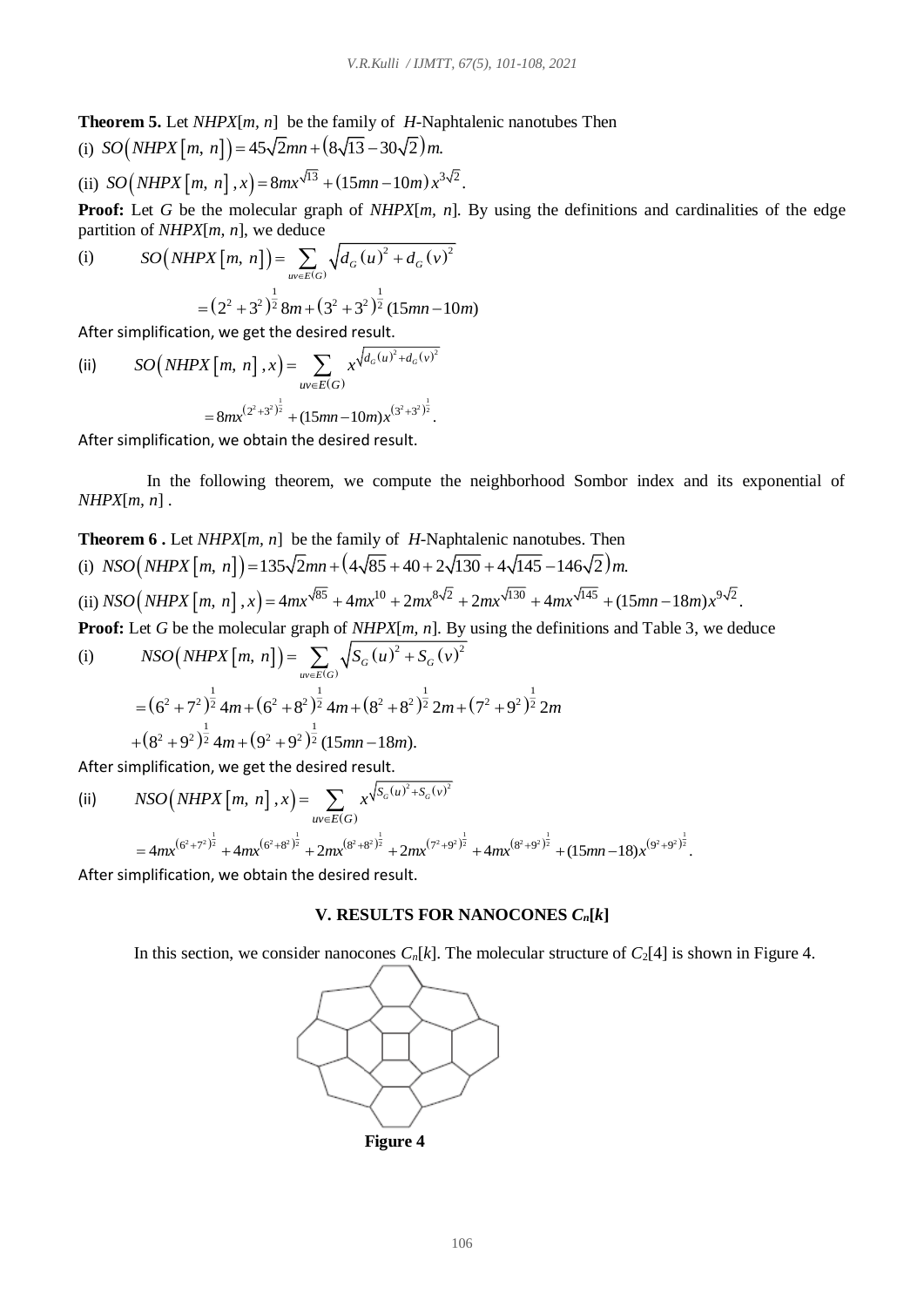Let *G* be the molecular structure of  $C_n[k]$ . By calculation, *G* has  $n(k+1)^2$  vertices and  $\frac{3}{2}nk^2 + \frac{5}{2}$ 2 2  $nk^2 + -nk + n$ 

edges. . We obtain that *G* has three types of edges based on the degrees of end vertices of each edge as follows:  $F = {m \choose m} F(G) + J(G) = J(G) = 21$ 

$$
E_1 = \{uv \in E(G) \mid d_G(u) = a_G(v) = 2\},
$$
  
\n
$$
E_2 = \{uv \in E(G) \mid d_G(u) = 2, d_G(v) = 3\},
$$
  
\n
$$
E_3 = \{uv \in E(G) \mid d_G(u) = d_G(v) = 3\},
$$
  
\n
$$
|E_2| = \frac{3}{2}nk^2 + \frac{1}{2}nk.
$$

Also by calculation, we obtain that *G* has five types of edges based on  $S_G(u)$  and  $S_G(v)$  the degree of end vertices of each edge as given in Table 4.

| $S_G(u)$ , $S_G(v) \setminus uv \in E(G)$ | Number of edges      |
|-------------------------------------------|----------------------|
| (5, 5)                                    | n                    |
| (5, 7)                                    | 2n                   |
| (6, 7)                                    | $2(k-1)n$            |
| (7, 9)                                    | nk                   |
| (9, 9)                                    | $\frac{nk}{2}(3k-1)$ |
|                                           |                      |

In the following theorem, we compute the Sombor index and its exponential of  $C_n[k]$ .

**Theorem 7.** Let *Cn*[*k*] be the family of nanocones. Then

(i) 
$$
SO(C_n[k]) = \frac{9}{\sqrt{2}}nk^2 + \left(\sqrt{13} + \frac{3}{\sqrt{2}}nk\right)nk + 2\sqrt{2}n.
$$
  
\n(ii)  $SO(C_n[k], x) = nx^{2\sqrt{2}} + nkx^{\sqrt{13}} + \left(\frac{3}{2}nk^2 + \frac{1}{2}nk\right)x^{3\sqrt{2}}.$ 

**Proof:** Let *G* be the molecular graph of *C<sub>n</sub>*[*k*]. By using the definitions and cardinalities of the edge partition of  $C_n[k]$ , we deduce

(i) 
$$
SO(C_n[k]) = \sum_{uv \in E(G)} \sqrt{d_G(u)^2 + d_G(v)^2}
$$

$$
= (2^2 + 2^2)^{\frac{1}{2}} n + (2^2 + 3^2)^{\frac{1}{2}} nk + (3^2 + 3^2)^{\frac{1}{2}} \left(\frac{3}{2}nk^2 + \frac{1}{2}nk\right).
$$

After simplification, we get the desired result.

(ii) 
$$
SO(C_n[k],x) = \sum_{uv \in E(G)} x^{\sqrt{d_G(u)^2 + d_G(v)^2}}
$$

$$
= nx^{(2^2+2^2)^{\frac{1}{2}}} + nkx^{(2^2+3^2)^{\frac{1}{2}}} + \left(\frac{3}{2}nk^2 + \frac{1}{2}nk\right)x^{(3^2+3^2)^{\frac{1}{2}}}.
$$

After simplification, we obtain the desired result.

In the following theorem, we compute the neighborhood Sombor index and its exponential of *Cn*[*k*].

**Theorem 8.** Let 
$$
C_n[k]
$$
 be the family of nanocones. Then  
\n(i)  $NSO(C_n[k]) = \frac{27}{\sqrt{2}}nk^2 + \left(2\sqrt{85} + \sqrt{130} - \frac{9}{\sqrt{2}}\right)nk + (5\sqrt{2} + 2\sqrt{74} - 2\sqrt{85})n$ .  
\n(ii)  $NSO(C_n[k], x) = nx^{5\sqrt{2}} + 2nx^{5\sqrt{74}} + 2(k - 1)nx^{\sqrt{85}} + nkx^{\sqrt{130}} + \frac{nk}{2}(3k - 1)x^{9\sqrt{2}}$ .

**Proof:** Let *G* be the molecular graph of  $C_n[k]$ . By using the definitions and Table 4, we deduce